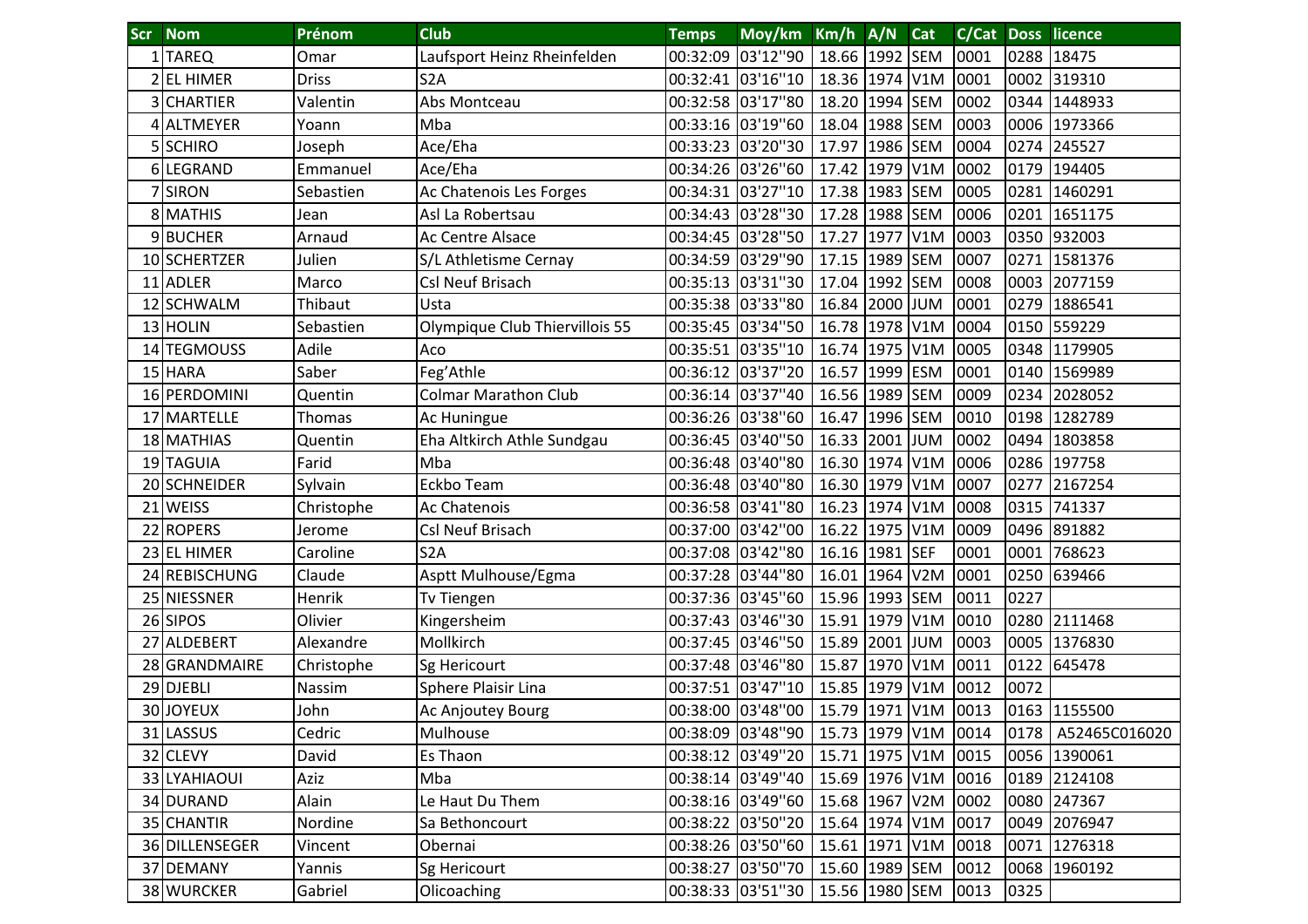| <b>Scr</b> Nom | Prénom          | <b>Club</b>                   | <b>Temps</b>      | Moy/km Km/h A/N   |                     |          | Cat |      |      | <b>C/Cat Doss licence</b> |
|----------------|-----------------|-------------------------------|-------------------|-------------------|---------------------|----------|-----|------|------|---------------------------|
| 39 ATRAS       | Cyril           | Eha Cernay                    | 00:38:37          | 03'51"70          | 15.54 1982 SEM      |          |     | 0014 | 0012 | 2135869                   |
| 40 ANGUENOT    | Enrique         | Ac Anjoutey Bourg             |                   | 00:38:51 03'53"10 | 15.44               | 1986 SEM |     | 0015 | 0009 | 575349                    |
| 41 PELTIER     | Sylvain         | Ac Chatenois Les Forges       |                   | 00:38:52 03'53"20 | 15.44               | 1972 V1M |     | 0019 |      | 0233 1579667              |
| 42 BOUALOUACHE | Julien          | Ace/Eha                       |                   | 00:39:08 03'54"80 | 15.33 1985 SEM      |          |     | 0016 | 0032 | 1288223                   |
| 43 MAALOUF     | Tiffany         | Ace/Eha                       | 00:39:15 03'55"50 |                   | 15.29               | 1987 SEF |     | 0002 | 0190 | 1100377                   |
| 44 HAMONIC     | Vincent         | <b>Colmar Marathon Club</b>   | 00:39:16 03'55"60 |                   | 15.28 1978 V1M      |          |     | 0020 |      | 0138 1559022              |
| 45 HANINI      | Berangere       | S <sub>2</sub> A              |                   | 00:39:16 03'55"60 | 15.28 1979 V1F      |          |     | 0001 | 0139 | 826599                    |
| 46 JEANJEAN    | Pierre          | Esrac                         |                   | 00:39:20 03'56"00 | 15.25 1979 V1M      |          |     | 0021 | 0505 | 1658851                   |
| 47 CHENATLIA   | Sabri           | Eha Pulversheim               |                   | 00:39:28 03'56"80 | 15.20               | 1974 V1M |     | 0022 | 0052 | 2071461                   |
| 48 TAHIRI      | Ahmed           | Sa Bethoncourt                |                   | 00:39:29 03'56"90 | 15.20               | 1973 V1M |     | 0023 | 0287 | 1821766                   |
| 49 SAHAGUM     | Julien          | <b>Fc Sochaux Montbeliard</b> | 00:39:30 03'57"00 |                   | 15.19 1989 SEM      |          |     | 0017 | 0265 | 2082297                   |
| 50 ECKES       | Stephane        | Saint Louis                   | 00:39:40 03'58"00 |                   | 15.13 1986 SEM      |          |     | 0018 | 0083 |                           |
| 51 STEFFEN     | Eric            | Meneur 40' / Endurance Shop   | 00:39:50 03'59"00 |                   | 15.06 1972 V1M      |          |     | 0024 | 0282 | 526548                    |
| 52 PFLIMLIN    | Pascal          | Franken                       |                   | 00:40:07 04'00"70 | 14.96 1978 V1M      |          |     | 0025 | 0237 |                           |
| 53 MARCHE      | Thibault        | Sg Hericourt                  |                   | 00:40:26 04'02"60 | 14.84               | 2001 JUM |     | 0004 | 0197 | 1230862                   |
| 54 BRUDER      | Christophe      | <b>Melfor Team</b>            |                   | 00:40:36 04'03"60 | 14.78 1975 V1M      |          |     | 0026 | 0043 |                           |
| 55 DENJEAN     | Patrick         | Ace/Eha                       |                   | 00:40:49 04'04"90 | 14.70 1982 SEM      |          |     | 0019 | 0069 | 1767282                   |
| 56 GSELL       | Julien          | <b>Matrat Training</b>        | 00:40:58 04'05"80 |                   | 14.65 1980 SEM      |          |     | 0020 | 0130 |                           |
| 57 CLEF        | Emmanuel        | Csl Neuf Brisach              |                   | 00:40:58 04'05"80 | 14.65 1973 V1M      |          |     | 0027 | 0054 | 1441896                   |
| 58 VIENOT      | <b>Blandine</b> | Pca Esrcac                    |                   | 00:41:00 04'06"00 | 14.63               | 1980 SEF |     | 0003 |      | 0306 1469693              |
| 59 GUITON      | Remy            | Baldersheim                   |                   | 00:41:04 04'06"40 | 14.61               | 1981 SEM |     | 0021 | 0131 |                           |
| 60 MICHEL      | Aleksi          | Saint Louis                   |                   | 00:41:08 04'06"80 | 14.59               | 1999 ESM |     | 0002 | 0212 |                           |
| 61 VIENOT      | Gabriel         | Pca Esrcac                    |                   | 00:41:09 04'06"90 | 14.58 1976 V1M      |          |     | 0028 | 0307 | 907605                    |
| 62 GRAPPEIN    | Etienne         | Ace/Eha                       | 00:41:13 04'07"30 |                   | 14.56 1972 V1M      |          |     | 0029 | 0124 | 1429476                   |
| 63 DELPECH     | Yves            | Semur Athletisme              | 00:41:16 04'07"60 |                   | 14.54               | 1962 V2M |     | 0003 |      | 0065 210563               |
| 64 GALIM       | Max             | Sr Obernai                    |                   | 00:41:22 04'08"20 | 14.50 1955 V3M      |          |     | 0001 | 0108 | 301127                    |
| 65 RAPP        | Sebastien       | Hirsingue                     |                   | 00:41:28 04'08"80 | 14.47               | 1980 SEM |     | 0022 | 0249 |                           |
| 66 RISACHER    | Muriel          | Ac Huningue                   |                   | 00:41:38 04'09"80 | 14.41               | 1975 V1F |     | 0002 | 0260 | 1294117                   |
| 67 ROCA        | Tom             | Ac Huningue                   |                   | 00:41:38 04'09"80 | 14.41 1978 V1M      |          |     | 0030 |      | 0262 1556496              |
| 68 REISCHMANN  | Dieter          | Csl Neuf Brisach              |                   | 00:41:39 04'09"90 | 14.41 1972 V1M 0031 |          |     |      |      | 0255 1345352              |
| 69 SCHIRCK     | Damien          | Eha Pulversheim               |                   | 00:41:42 04'10"20 | 14.39 1985 SEM      |          |     | 0023 |      | 0273 214745               |
| 70 HARTMANN    | Patrick         | Ace/Eha                       | 00:41:42 04'10"20 |                   | 14.39 1975 V1M      |          |     | 0032 |      | 0142 1664459              |
| 71 MAITROT     | Andre           | Semur Athletisme              | 00:41:49 04'10"90 |                   | 14.35 1958 V3M      |          |     | 0002 |      | 0193 1114456              |
| 72 FENIX       | Reginald        | Sg Hericourt                  | 00:42:06 04'12"60 |                   | 14.25 1975 V1M      |          |     | 0033 | 0094 | 1869847                   |
| 73 HAMM        | Eliot           | Truchtersheim                 | 00:42:22 04'14"20 |                   | 14.16 2000 JUM      |          |     | 0005 | 0137 |                           |
| 74 MIGNOT      | Sahra           | Saint Louis Rc                | 00:42:36 04'15"60 |                   | 14.08 1997 ESF      |          |     | 0001 |      | 0213 2027551              |
| 75 HARMELI     | Rafik           | Bethoncourt                   | 00:42:48 04'16"80 |                   | 14.02 1988 SEM      |          |     | 0024 | 0141 |                           |
| 76 PFEIFFER    | Eric            | Huningue                      | 00:42:57 04'17"70 |                   | 13.97 1983 SEM      |          |     | 0025 | 0236 |                           |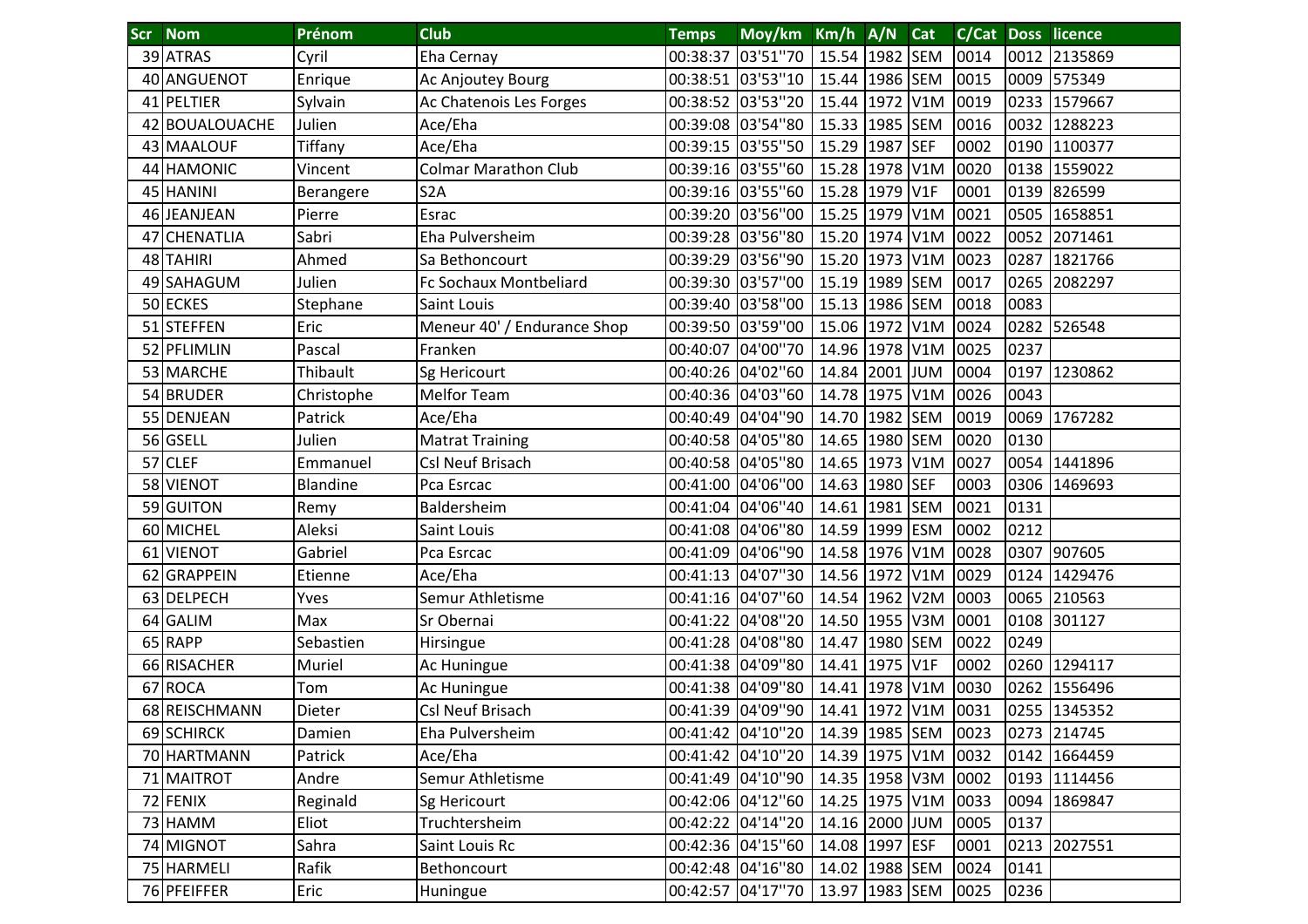| <b>Scr</b> | <b>Nom</b>      | Prénom     | <b>Club</b>                 | <b>Temps</b>      | Moy/km Km/h A/N   |                |          | <b>Cat</b>       | C/Cat Doss |      | licence      |
|------------|-----------------|------------|-----------------------------|-------------------|-------------------|----------------|----------|------------------|------------|------|--------------|
| 77         | GREATTI         | Didier     | Sr Obernai                  | 00:42:58 04'17"80 |                   | 13.96 1974 V1M |          |                  | 0034       | 0126 | 1850375      |
|            | 78 BOUAFIA      | Salim      | Ace/Eha                     |                   | 00:42:59 04'17"90 | 13.96 1968 V2M |          |                  | 0004       | 0029 | 1417824      |
|            | 79 WENCKER      | Stephane   | Holtzheim                   |                   | 00:43:01 04'18"10 | 13.95 1974 V1M |          |                  | 0035       | 0317 |              |
|            | 80 MEYER        | Fabrice    | Altkirch Athle Sundgau      |                   | 00:43:14 04'19"40 | 13.88 1973 V1M |          |                  | 0036       | 0207 | 1863328      |
|            | 81 MEYER        | Marc       | Altkirch Athle Sundgau      | 00:43:14 04'19"40 |                   | 13.88          | 1973 V1M |                  | 0037       | 0208 | 1823837      |
|            | 82 CHEKKOUH     | Abdelaziz  | Sa Bethoncourt              | 00:43:40 04'22"00 |                   | 13.74          | 1972 V1M |                  | 0038       | 0051 | 2088723      |
|            | 83 MEYER        | Valentin   | Bartenheim                  | 00:43:42 04'22"20 |                   | 13.73 1991 SEM |          |                  | 0026       | 0209 |              |
|            | 84 DOEBELIN     | Christian  | Ace/Eha                     |                   | 00:43:44 04'22"40 | 13.72 1964 V2M |          |                  | 0005       | 0073 | 1448086      |
|            | 85 HEINZ        | Eberhard   | Laufsport Heinz Rheinfelden |                   | 00:43:45 04'22"50 | 13.71          | 1960 V2M |                  | 0006       | 0145 |              |
|            | 86 KUNTZ        | Nicolas    | Csl Neuf Brisach            |                   | 00:44:06 04'24"60 | 13.61          | 1980 SEM |                  | 0027       | 0174 | 1507537      |
|            | 87 TREUCHOT     | Herve      | Semur Athletisme            | 00:44:10 04'25"00 |                   | 13.58 1967 V2M |          |                  | 0007       | 0299 | 1318962      |
|            | 88 BREYER       | Ralf       | TV Tiengen                  | 00:44:15 04'25"50 |                   | 13.56 1969     |          | V <sub>2</sub> M | 0008       | 0361 |              |
|            | 89 NAST         | Thomas     | Soultzmatt                  | 00:44:17 04'25"70 |                   | 13.55 1997     |          | <b>ESM</b>       | 0003       | 0226 |              |
|            | 90 PILLERON     | Melanie    | Sg Hericourt                |                   | 00:44:18 04'25"80 | 13.54          | 1981     | <b>SEF</b>       | 0004       | 0241 | 218826       |
|            | 91 BURGER       | Jean-Luc   | Acik                        |                   | 00:44:52 04'29"20 | 13.37          | 1955 V3M |                  | 0003       | 0045 | 490121       |
|            | 92 GERMONT      | Fabien     | Saint Die Des Vosges        |                   | 00:44:55 04'29"50 | 13.36          | 1984 SEM |                  | 0028       | 0114 |              |
|            | 93 MEYER        | Fabien     | Meneur 45'/ Oh Morsbronn    |                   | 00:45:00 04'30"00 | 13.33          | 1969 V2M |                  | 0009       | 0210 |              |
|            | 94 CONNAC       | Tristan    | <b>Hericourt Ac</b>         | 00:45:03 04'30"30 |                   | 13.32 1988 SEM |          |                  | 0029       | 0508 | 1433311      |
|            | 95 LORASCHI     | Ariane     | Schiltigheim                | 00:45:03 04'30"30 |                   | 13.32          | 1979 V1F |                  | 0003       | 0185 |              |
|            | 96 BACHRI       | Jamal      | Mba                         | 00:45:08 04'30"80 |                   | 13.29          | 1981 SEM |                  | 0030       | 0362 |              |
|            | 97 RACORDON     | Gaelle     | Eha Altkirch Athle Sundgau  |                   | 00:45:21 04'32"10 | 13.23 1985 SEF |          |                  | 0005       | 0247 | 1630932      |
|            | 98 KOERPER      | Laurent    | Rosenau                     |                   | 00:45:21 04'32"10 | 13.23          | 1971     | V1M              | 0039       | 0170 |              |
|            | 99 AMANN        | Frederic   | Huningue                    |                   | 00:45:26 04'32"60 | 13.21          | 1971 V1M |                  | 0040       | 0008 |              |
|            | 100 SCHILB      | Sebastien  | Altkirch Athle Sundgau      |                   | 00:45:28 04'32"80 | 13.20          | 1977     | V1M              | 0041       | 0272 | 1180794      |
|            | 101 WALTER      | Laetitia   | Hac                         | 00:45:44 04'34"40 |                   | 13.12 1988 SEF |          |                  | 0006       |      | 0310 663802  |
|            | 102 DEBROISE    | Herve      | Quonex Alsatel              |                   | 00:45:53 04'35"30 | 13.08 1955 V3M |          |                  | 0004       | 0492 | T309842      |
|            | 103 MAURER      | Florian    | <b>Village Neuf</b>         |                   | 00:45:58 04'35"80 | 13.05 2000 JUM |          |                  | 0006       | 0202 |              |
|            | 104 SCHAERER    | Christophe | <b>Cbc Village Neuf</b>     |                   | 00:46:22 04'38"20 | 12.94          | 1980 SEM |                  | 0031       | 0267 |              |
|            | 105 DELPLANQUE  | Fannie     | Eha                         |                   | 00:46:27 04'38"70 | 12.92          | 1969 V2F |                  | 0001       | 0066 | 1866067      |
|            | 106 GINDER      | Herve      | <b>Kembs</b>                |                   | 00:46:38 04'39"80 | 12.87 1978 V1M |          |                  | 0042       | 0356 |              |
|            | 107 DI GRAZIA   | Aurelien   | Saint Louis                 |                   | 00:47:11 04'43"10 | 12.72 1981 SEM |          |                  | 0032       | 0365 |              |
|            | 108 PIANETTI    | Dominique  | Upa                         | 00:47:31 04'45"10 |                   | 12.63 1957 V3M |          |                  | 0005       |      | 0238 663124  |
|            | 109 KUDER       | Johan      | Cernay                      | 00:47:58 04'47"80 |                   | 12.51 1994 SEM |          |                  | 0033       |      | 0173 1536038 |
|            | 110 SCHIRO      | Louis      | Ace/Eha                     | 00:47:58 04'47"80 |                   | 12.51 1957 V3M |          |                  | 0006       |      | 0275 752641  |
|            | 111 FERRARI     | Thomas     | Soultz Haut Rhin            |                   | 00:48:05 04'48"50 | 12.48 1975 V1M |          |                  | 0043       | 0095 |              |
|            | 112 DURET       | Laetitia   | Usta                        | 00:48:26 04'50"60 |                   | 12.39 1973 V1F |          |                  | 0004       |      | 0360 1900608 |
|            | 113 HOFFSTETTER | Julien     | Fulleren                    | 00:48:39 04'51"90 |                   | 12.33 1984 SEM |          |                  | 0034       | 0367 |              |
|            | 114 STEHLIN     | Adrien     | Fc Oltingue                 | 00:48:41 04'52"10 |                   | 12.32 1956 V3M |          |                  | 0007       | 0283 |              |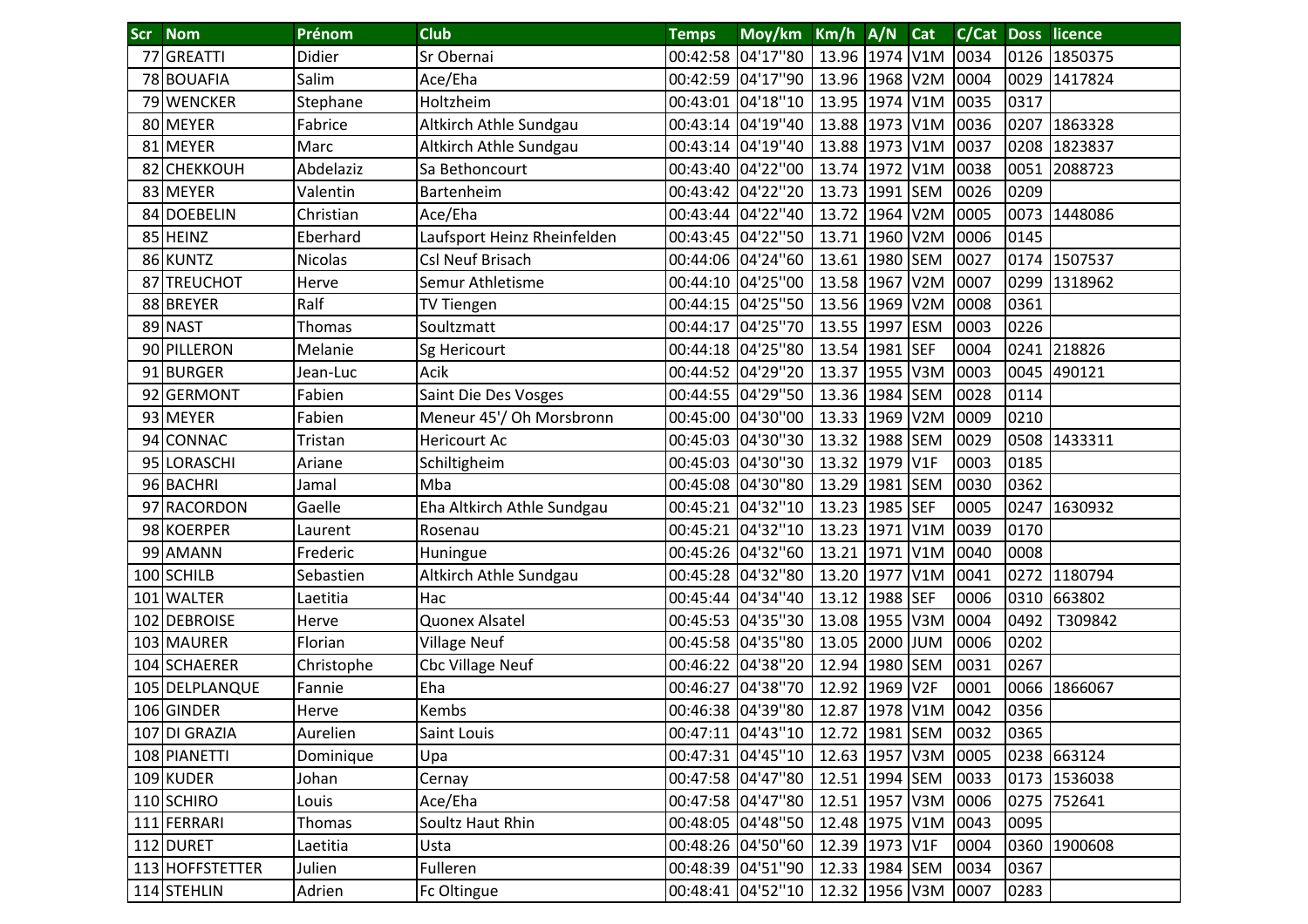| <b>Scr</b> | <b>Nom</b>       | Prénom        | <b>Club</b>              | <b>Temps</b>      | Moy/km Km/h A/N                    |                |          | Cat | C/Cat Doss |      | licence      |
|------------|------------------|---------------|--------------------------|-------------------|------------------------------------|----------------|----------|-----|------------|------|--------------|
|            | 115 EECKELEERS   | Gauthier      | Soultzmatt               |                   | 00:48:42 04'52"20                  | 12.32 1996 SEM |          |     | 0035       | 0085 |              |
|            | 116 OLLIVIER     | Sandra        | Semur Athletisme         |                   | 00:48:52 04'53"20                  | 12.28 1973 V1F |          |     | 0005       | 0229 | 1470692      |
|            | 117 THOMAS       | Fabrice       | Blotzheim                |                   | 00:48:56 04'53"60                  | 12.26 1988 SEM |          |     | 0036       | 0290 |              |
|            | 118 LIROT        | Patrick       | Uspa                     |                   | 00:49:00 04'54"00                  | 12.24          | 1961 V2M |     | 0010       | 0181 | 1252258      |
|            | 119 MOREAU       | Jean-Francois | Semur Athletisme         | 00:49:14 04'55"40 |                                    | 12.19          | 1959 V3M |     | 0008       | 0215 | 1614916      |
|            | 120 LAHEURTE     | Jean-Claude   | Sg Hericourt             | 00:49:14 04'55"40 |                                    | 12.19          | 1955 V3M |     | 0009       | 0177 | 1471187      |
| 121        | <b>BAUMANN</b>   | Rene          | Jettingen                | 00:49:47 04'58"70 |                                    | 12.05 1956 V3M |          |     | 0010       | 0359 |              |
|            | 122 KOESSLER     | Vincent       | Meneur 50'/ Oh Morsbronn |                   | 00:49:51 04'59"10                  | 12.04          | 1975 V1M |     | 0044       | 0171 |              |
| 123        | <b>WIDMER</b>    | Luc           | Pulversheim              |                   | 00:50:00 05'00"00                  | 12.00          | 1986 SEM |     | 0037       | 0322 |              |
|            | 124 BELLEMBOIS   | Gaetan        | Ac Centre Alsace         |                   | 00:50:15 05'01"50                  | 11.94          | 2002 CAM |     | 0001       |      | 0018 2081923 |
| 125        | <b>CEUGNART</b>  | Yoann         | Rosenau                  |                   | 00:50:28 05'02"80                  | 11.89          | 1983 SEM |     | 0038       | 0047 |              |
|            | 126 EICH         | Christian     | <b>Tilleul Burnhaupt</b> | 00:50:31 05'03"10 |                                    | 11.88          | 1956 V3M |     | 0011       | 0087 |              |
| 127        | <b>SCHMITT</b>   | Laurent       | Muespach Le Haut         | 00:50:32 05'03"20 |                                    | 11.87          | 1977 V1M |     | 0045       | 0502 |              |
|            | 128 WECKNER      | Thierry       | Rosenau                  |                   | 00:50:54 05'05"40                  | 11.79          | 1973 V1M |     | 0046       | 0313 |              |
| 129        |                  |               |                          |                   | 00:51:18 05'07"80                  | 11.70          |          |     | 0001       | 5210 |              |
|            | 130 SCHALK       | Celine        | Team Thoma Immo          |                   | 00:51:18 05'07"80                  | 11.70          | 1975 V1F |     | 0006       | 0268 |              |
|            | 131 ROBIN        | Emma          |                          |                   | 00:51:35 05'09"50                  | 11.63          | 1971 V1F |     | 0007       | 0328 |              |
|            | 132 SCHWOB       | Julien        | Ottingue                 | 00:51:52 05'11"20 |                                    | 11.57 1986 SEM |          |     | 0039       | 0358 |              |
|            | 133 GELLY        | Cynthia       | Csl Neuf Brisach         | 00:52:01 05'12"10 |                                    | 11.53          | 1987 SEF |     | 0007       |      | 0113 362596  |
|            | 134 REMONGIN     | Denis         | Le Pailly                | 00:52:20 05'14"00 |                                    | 11.46 1966 V2M |          |     | 0011       | 0256 |              |
| 135        |                  |               |                          | 00:52:21 05'14"10 |                                    | 11.46          |          |     | 0002       | 5212 |              |
|            | 136 FLEURY       | Dominique     | Semur En Auxois          |                   | 00:52:42 05'16"20                  | 11.39          | 1961 V2M |     | 0012       |      | 0102 1522599 |
|            | 137 ECKES        | Thomas        | Saint Louis              | 00:53:01          | 05'18"10                           | 11.32          | 1990 SEM |     | 0040       | 0084 |              |
|            | 138 STOECKLIN    | Jean Marc     | Team Thoma Immo          | 00:53:21          | 05'20"10                           | 11.25          | 1970 V1M |     | 0047       | 0284 |              |
|            | 139 EL MESKI     | Said          | Saint Louis              | 00:53:28 05'20"80 |                                    | 11.22          | 1965 V2M |     | 0013       | 0091 |              |
|            | 140 REIN         | Fabrice       | Mulhouse                 | 00:53:33 05'21"30 |                                    | 11.20          | 1975 V1M |     | 0048       | 0254 |              |
|            | 141 GATTO        | Marco         | Team Thoma Immo          | 00:54:05          | 05'24"50                           | 11.09          | 1973 V1M |     | 0049       | 0112 |              |
| 142        | <b>AMAN</b>      | Germain       | Team Thoma Immo          |                   | 00:54:06 05'24"60                  | 11.09          | 1957 V3M |     | 0012       | 0007 |              |
|            | 143 MONCEAU      | Frederic      | Wintzenheim              |                   | 00:54:32 05'27"20                  | 11.00          | 1975 V1M |     | 0050       | 0214 |              |
|            | 144 WINTENBERGER | Tristan       | Amarm Samu 68 Team 15    |                   | 00:54:40 05'28"00   10.98 1989 SEM |                |          |     | 0041       | 0324 |              |
|            | 145 WERNETTE     | Francois      | Rosenau                  | 00:54:42 05'28"20 |                                    | 10.97 1987 SEM |          |     | 0042       | 0318 |              |
|            | 146 MURINGER     | Tom           | Saint Louis              | 00:55:11 05'31"10 |                                    | 10.87 1986 SEM |          |     | 0043       | 0225 |              |
|            | 147 WALTER       | Remy          | Witterssdorf             |                   | 00:55:14 05'31"40                  | 10.86 1958 V3M |          |     | 0013       | 0311 |              |
|            | 148 KLUGHERTZ    | Guillaume     | Nanterre                 |                   | 00:55:20 05'32"00                  | 10.84 1988 SEM |          |     | 0044       | 0169 |              |
|            | 149 PASQUIER     | Stephanie     | Meneur 55'               | 00:55:21 05'32"10 |                                    | 10.84 1974 V1F |          |     | 0008       | 0230 |              |
|            | 150 LANG         | Maxime        | Tennis De Table Rosenau  | 00:55:26 05'32"60 |                                    | 10.82 1999 ESM |          |     | 0004       | 0327 |              |
|            | 151 EL MESKI     | Maxime        | Saint Louis              | 00:55:27 05'32"70 |                                    | 10.82 1992 SEM |          |     | 0045       | 0090 |              |
|            | 152 LORENZINI    | Stephanie     | Cycles Et Forme          |                   | 00:55:35 05'33"50                  | 10.79 1974 V1F |          |     | 0009       | 0186 |              |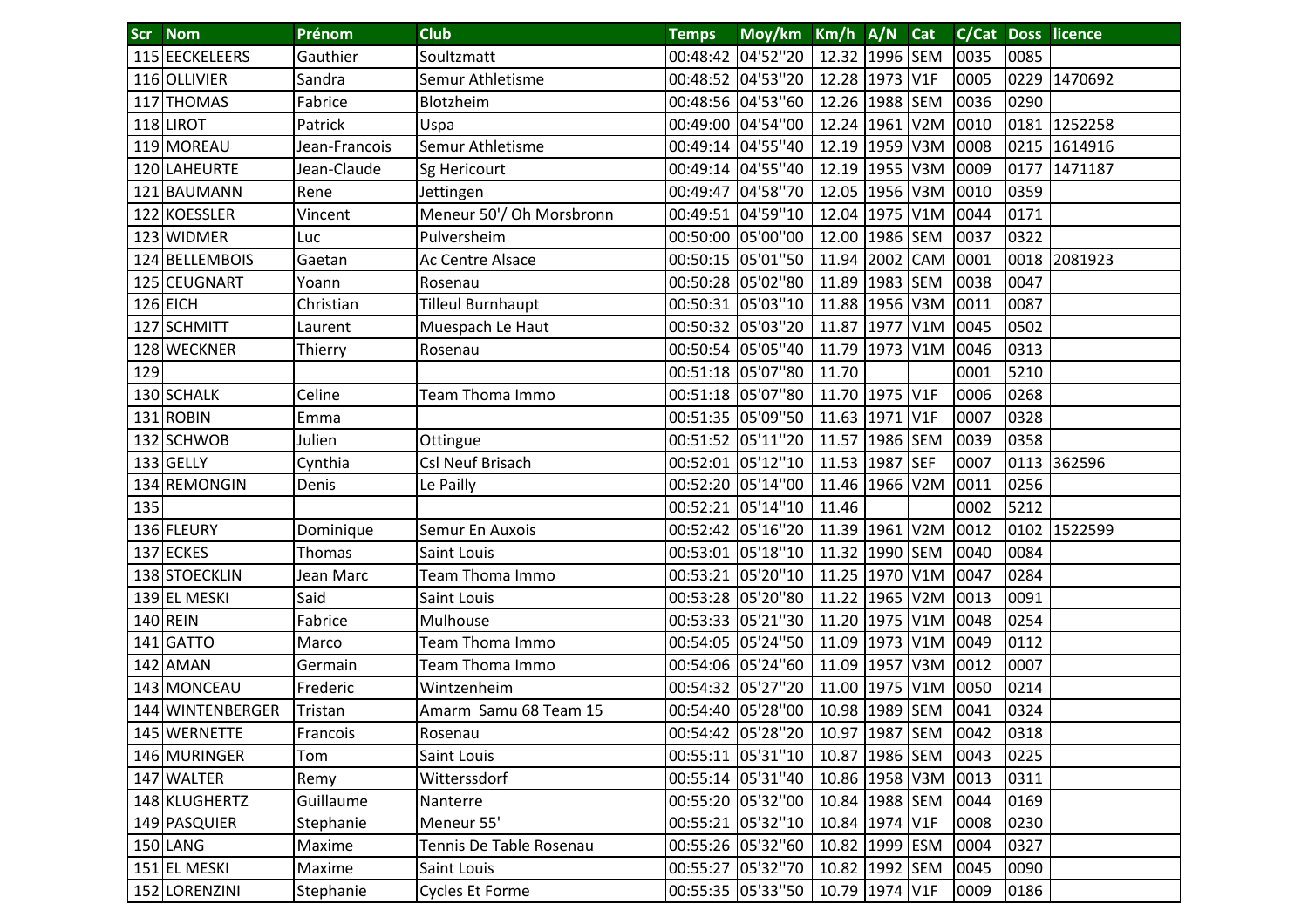| Scr | <b>Nom</b>         | Prénom         | <b>Club</b>                  | <b>Temps</b>      | Moy/km Km/h A/N   |                |          | <b>Cat</b> |      |      | <b>C/Cat Doss licence</b> |
|-----|--------------------|----------------|------------------------------|-------------------|-------------------|----------------|----------|------------|------|------|---------------------------|
|     | 153 CHARPIOT       | Claudine       | Magny                        |                   | 00:55:36 05'33"60 | 10.79 1964 V2F |          |            | 0002 | 0050 |                           |
|     | 154 BRAND          | Sebastien      | Amarm Samu 68 Team 15        |                   | 00:55:41 05'34"10 | 10.78 1985 SEM |          |            | 0046 | 0041 |                           |
|     | 155 GOUTTE         | Cyril          | Amarm                        |                   | 00:55:41 05'34"10 | 10.78          | 1988 SEM |            | 0047 | 0357 |                           |
|     | 156 GMIH           | Hicham         | Bethoncourt                  |                   | 00:56:10 05'37"00 | 10.68          | 1977 V1M |            | 0051 | 0117 |                           |
|     | 157 ROSSE          | Caroline       | Team Thoma Immo              |                   | 00:56:16 05'37"60 | 10.66          | 1977 V1F |            | 0010 | 0263 |                           |
|     | 158 BURKHARD       | Laetitia       | <b>Bartenheim</b>            | 00:56:24 05'38"40 |                   | 10.64          | 1983 SEF |            | 0008 | 0369 |                           |
|     | 159 TRENCHANT      | Muriel         | Ac Huningue                  | 00:56:27          | 05'38"70          | 10.63          | 1974 V1F |            | 0011 |      | 0500 1591661              |
|     | 160 REGITZ         | Erika          | Tv Dentzlingen               |                   | 00:56:34 05'39"40 | 10.61 1946 V4F |          |            | 0001 | 0252 | <b>DLV9743</b>            |
|     | 161 PETER          | Guillaume      | Rosenau                      |                   | 00:56:47 05'40"70 | 10.57          | 1993 SEM |            | 0048 | 0235 |                           |
|     | 162 FERRARI        | Valentin       | Soultz Haut Rhin             |                   | 00:57:00 05'42"00 | 10.53          | 2003 CAM |            | 0002 | 0096 |                           |
| 163 | <b>WIDENBERGER</b> | <b>Bruno</b>   | Sierentz                     | 00:58:28 05'50"80 |                   | 10.26 1953 V3M |          |            | 0014 | 0320 |                           |
|     | $164$ LUTZ         | Thierry        | Run in Mommenheim            | 00:58:47 05'52"70 |                   | 10.21          | 1972 V1M |            | 0052 | 0363 |                           |
|     | 165 DAGUET         | Christelle     | Iron Club Dannemarie         |                   | 00:59:06 05'54"60 | 10.15 1973 V1F |          |            | 0012 | 0060 | A807530160208             |
|     | 166 JAEGLY         | Lionel         | Iron Club Dannemarie         |                   | 00:59:06 05'54"60 | 10.15 1985 SEM |          |            | 0049 | 0158 | A47747C016020             |
| 167 | <b>DUNKEL</b>      | Reiner         | Tv Inzlingen                 | 00:59:09 05'54"90 |                   | 10.14          | 1952 V3M |            | 0015 | 0079 |                           |
|     | 168 GRUZELLE       | Carine         | <b>Saint Armand Sur Fion</b> |                   | 00:59:36 05'57"60 | 10.07          | 1984 SEF |            | 0009 | 0129 |                           |
|     | 169 BLONDE         | Lea            | Rosenau                      | 01:00:11          | 06'01"10          | 9.97           | 1998 ESF |            | 0002 | 0025 |                           |
|     | 170 BARET          | Carole         | <b>Melfor Team</b>           | 01:00:12 06'01"20 |                   | 9.97           | 1990 SEF |            | 0010 | 0015 |                           |
|     | 171 SCHAEFFER      | Patricia       | Hombourg                     | 01:00:16 06'01"60 |                   | 9.96           | 1963 V2F |            | 0003 | 0266 |                           |
| 172 | OULEVEY!           | Thierry        | <b>Grandcour Vaud</b>        | 01:00:18 06'01"80 |                   | 9.95           | 1964 V2M |            | 0014 | 0355 |                           |
|     | 173 FERREIRA       | Fernanda       | <b>Team Goffmocalves</b>     | 01:00:41 06'04"10 |                   | 9.89           | 1986 SEF |            | 0011 | 0097 |                           |
|     | 174 WERNETTE       | Sophie         | Rosenau                      |                   | 01:01:35 06'09"50 | 9.74           | 1990 SEF |            | 0012 | 0319 |                           |
|     | 175 GUYON          | Anne Cecile    | Rosenau                      |                   | 01:01:45 06'10"50 | 9.72           | 1988 SEF |            | 0013 | 0132 |                           |
|     | 176 GUYON          | Pierre Antoine | Monbeliard                   | 01:01:45 06'10"50 |                   | 9.72           | 1993 SEM |            | 0050 | 0133 |                           |
| 177 | <b>MOREIGNE</b>    | Elyse          | Sport En Alsace              | 01:01:47          | 06'10"70          | 9.71           | 1974 V1F |            | 0013 | 0216 |                           |
|     | 178 BRUA           | Marie Jo       | Kembs                        | 01:02:14          | 06'13"40          | 9.64           | 1961 V2F |            | 0004 | 0368 |                           |
|     | 179 HELLER         | Elodie         | Zaessingue                   |                   | 01:02:24 06'14"40 | 9.62           | 1993 SEF |            | 0014 | 0146 |                           |
|     | 180 GARSOT         | Benjamin       | Team Thoma Immo              | 01:02:53 06'17"30 |                   | 9.54           | 1983 SEM |            | 0051 | 0110 |                           |
|     | 181 VENDEL         | Jeremie        | <b>Melfor Team</b>           | 01:03:01 06'18"10 |                   | 9.52           | 1988 SEM |            | 0052 | 0305 |                           |
|     | 182 ROSSE          | Yves           | Team Thoma Immo              |                   | 01:03:15 06'19"50 | 9.49           | 1948 V4M |            | 0001 | 0264 |                           |
|     | 183 BELLEMBOIS     | Sabine         | J'Aime Courir                | 01:03:28 06'20"80 |                   | 9.45           | 1973 V1F |            | 0014 | 0021 | T307851                   |
|     | 184 MAIRE          | Laura          | Saint Louis                  | 01:03:32 06'21"20 |                   | 9.44           | 1993 SEF |            | 0015 | 0364 |                           |
|     | 185 PRINCE         | Martine        | <b>Melfor Team</b>           | 01:03:37 06'21"70 |                   | 9.43           | 1963 V2F |            | 0005 | 0246 |                           |
|     | 186 BRAND          | Gerard         | Saint Louis                  | 01:04:19 06'25"90 |                   | 9.33           | 1956 V3M |            | 0016 | 0490 |                           |
|     | 187 MEDINA         | Jean Marc      | Rosenau                      |                   | 01:04:19 06'25"90 | 9.33           | 1964 V2M |            | 0015 | 0504 |                           |
|     | 188 FLOCK          | Francoise      | Bartenheim                   | 01:04:31 06'27"10 |                   | 9.30           | 1961 V2F |            | 0006 | 0103 |                           |
|     | 189 THAMBERGER     | Franck         | Kembs                        | 01:04:44 06'28"40 |                   | 9.27           | 1973 V1M |            | 0053 | 0289 |                           |
|     | 190 FREUDENREICH   | Laura          | Nanterre                     | 01:04:46 06'28"60 |                   | 9.26           | 1991 SEF |            | 0016 | 0106 |                           |